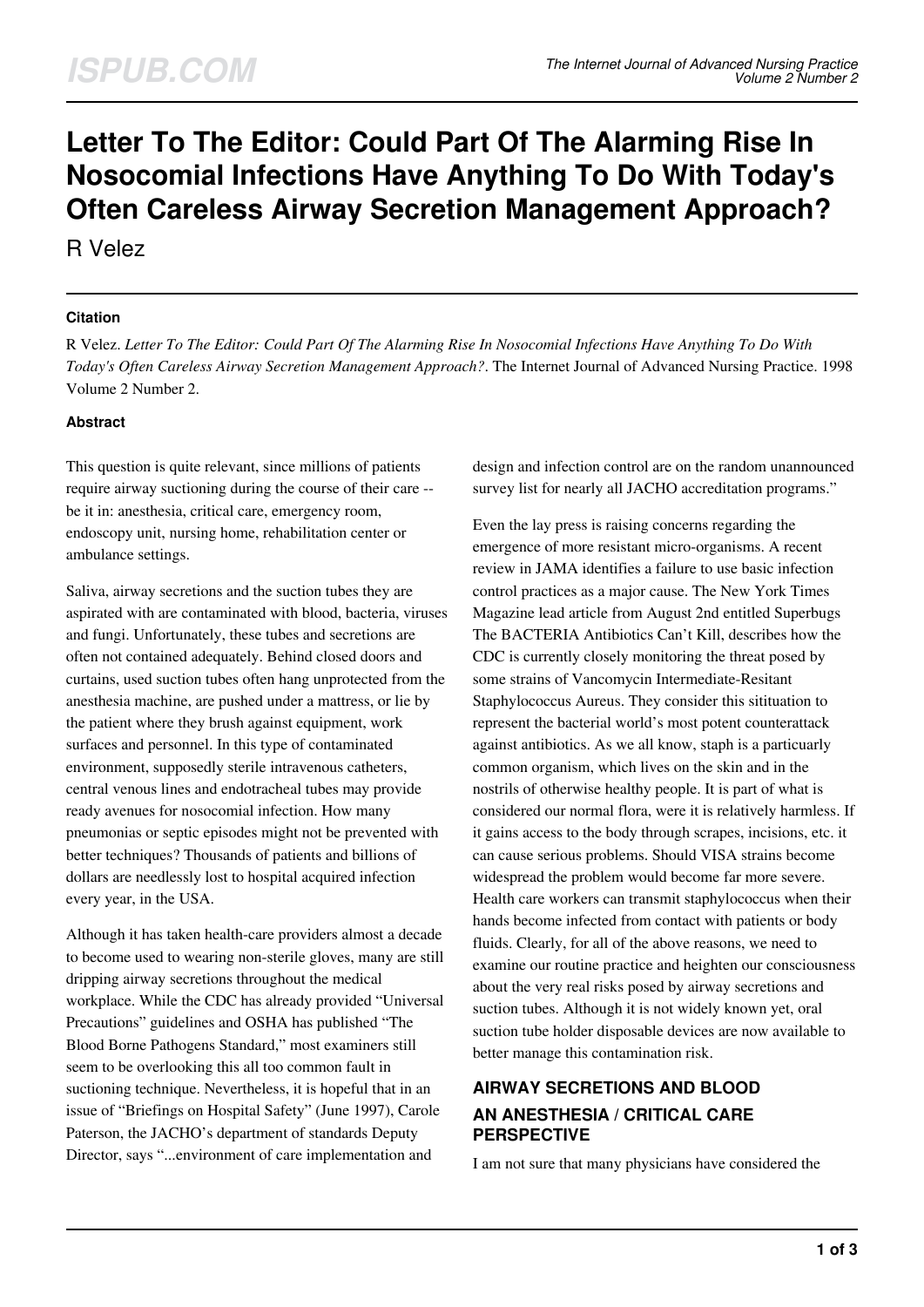serious opportunity for nosocomial infection provided by our often improper management of airway secretions in the perioperative period. Although anesthesia, critical care, and other medical staff are well aware of the potential spread of bacteria, viruses, and fungi from saliva, other upper airway secretions and blood during oro-pharyngeal manipulation, too much complacency still exists. After some thought, most would agree that this daily danger needs to be urgently addressed in a more practical and standardized manner.

A recent study in Anesthesia and Analgesia showed that 33% of anesthesia equipment surfaces were contaminated with blood, and that visual inspection was not a reliable means of detection. Part of the problem is that non-sterile reusable equipment is often difficult to clean thoroughly between procedures.<sub>1</sub> This unfortunate reality is aggravated by dripping airway suction tubes, which often hang precariously from the anesthesia machine, are pushed under the operating table mattress, or lie by the patient's head where they brush against the caregiver. $_{2,3}$  Clearly anesthesia and critical care equipment, work surfaces, personnel, and worse....the next patient may and do become infected. In this type of environment supposedly sterile intravenous catheters, central venous lines and endotracheal tubes provide ready avenues for infection. How many postoperative pneumonia's or septic episodes might not be prevented with better technique? <sub>4,5</sub>

In 1992 nosocomial infections contributed to the death of over 58,000 patients in this country alone.4 More than 5.6 million American health-care workers risk potential exposure to AIDS and to hepatitis B during the course of their workday. Of additional concern is the resurgence of tuberculosis and the development of other resistant microorganisms in hospitals.4 From 1980 to 1992 the death rate due to infectious disease as an underlying cause increased 58%, and more specifically, the mortality rate due to respiratory tract infections increased by 20%.<sub>6</sub> These statistics, and knowledge that intubation and mechanical ventilation greatly increase the risk of nosocomial pneumonia (because they alter the first line defenses) provide a potent incentive to examine our routine practice. $<sub>7</sub>$ </sub>

Very troubling is a recent review in JAMA of strategies to prevent the spread of resistant organisms, which identifies a failure to use basic infection control practices as a major

cause.5 Patient and health-care workers' safety is paramount. Despite all the cost cutting and time pressures for increased efficiency in operating room turn around time, we cannot afford to let our guard down when it comes to infection. It has been estimated that 6% of hospitalized patients in the United States contract nosocomial infections annually, at a cost of 5 to 10 billion dollars. $_8$ 

The CDC has already provided guidance by stressing the need for UNIVERSAL BLOOD AND BODY FLUID PRECAUTIONS. OSHA refers us to the blood-borne pathogens standard, which requires that engineering and work practice controls be used to eliminate or to minimize employee exposure.4, By now most of us have become used to wearing gloves and teaching new residents and nurses about the value of this practice.4, $8_{10}$  Likewise we need to develop a similar consciousness about airway secretions. Therefore, I urge medical institutions to formulate an exposure determination plan for the safer handling of oral suction tubes...whether in the anesthesia, recovery room, critical care, or emergency room setting.

#### **References**

1. James R. Hall, MD; Blood Contamination of Anesthesia Equipment and Monitoring Equipment: (Anes. Analg, 1994, 78) pp. 1136-1139

2. L. John Busch, MD ; Residual Contamination of Anesthesia Workplace by Oral Secretions Called Serious Threat: (Anesthesiology News, Infection Control Section, March 1996)

3. Rafael Velez, MD ; Ask the Experts : (Facility Care, August 1998, vol 3, #7) pp 5

4. Arnold J. Berry, MD; Infection Control in the Practice of Anesthesiology, ASA. (Annual Refresher Course Lectures, 1995)

5. Donald A. Goldman, MD; et.al.; Strategies to Prevent and Control the Emergence and Spread of Antimicrobial-Resistant Microorganisms in Hospitals, (JAMA, January 17,

1996, 275, No. 3) 6. Robert W. Pinner, MD; et.al.; Trends in Infectious

Diseases Mortality in the United States, (JAMA, January 17, 1996, 275, No. 3)

7. Ofelia C. Tablan, MD; et.at.; Guideline for Prevention of Nosocomial Pneumonia, CDC, (Respiratory Care, December 1994, 39, No. 12)

8. Alan R. Tait, PhD, and Dale B. Tuttle, MBA, Preventing Perioperative Transmission of Infection: A Survey of Anesthesiology Practice, (Anesth Analg., 1995 80) pp, 764-769

9. OSHA, Department of Labor, Occupational Exposure to Bloodborne Pathogens; Final Rule, (Federal Register, 56, No. 235 Friday 6, 1991)

10. Recommendations for Infection Control for the Practice of Anesthesiology, (ASA, 1994)